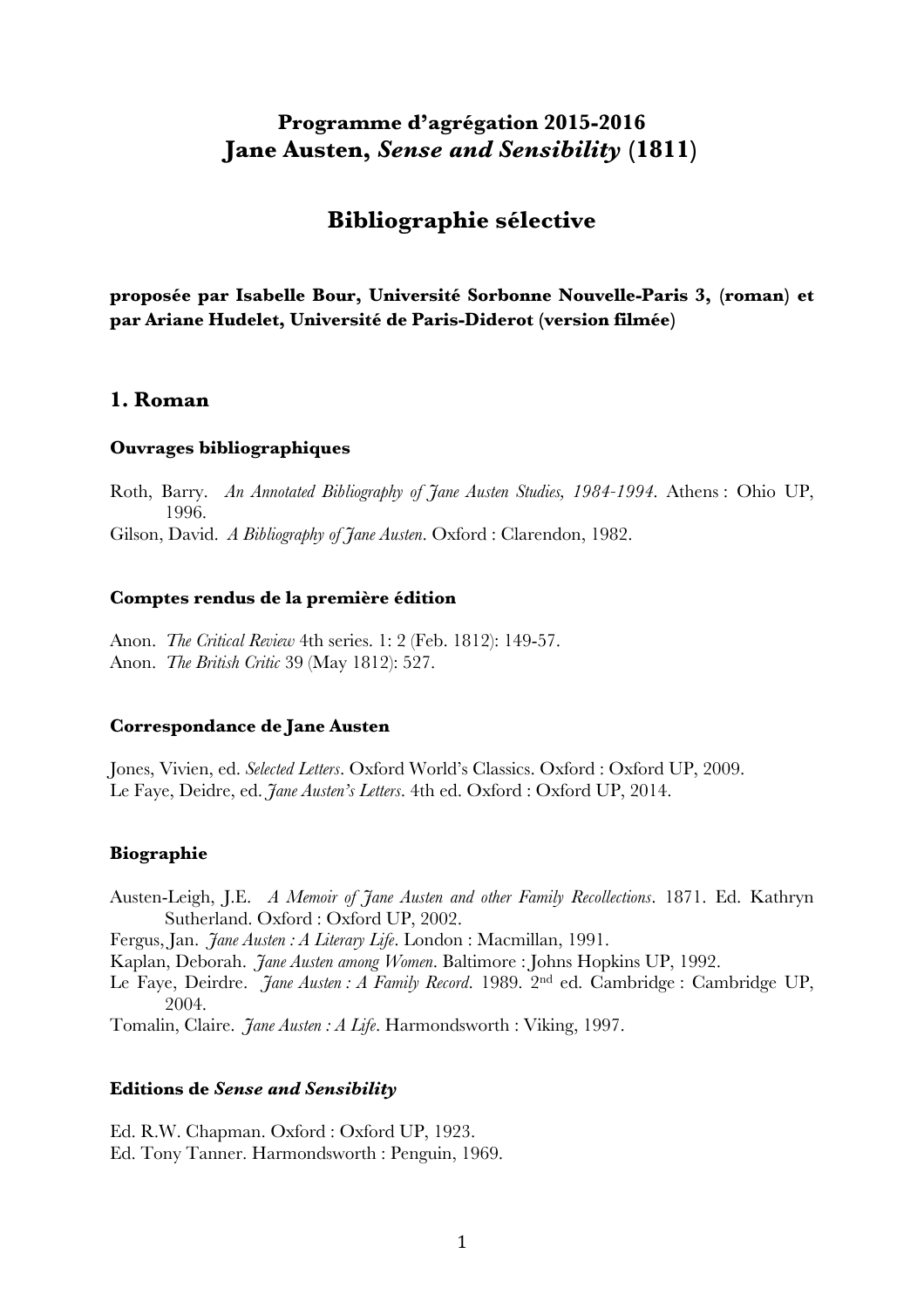- Ed. and intr. Ros Ballaster (with the 1969 introduction by Tony Tanner). London : Penguin Classics, 1995.
- Ed. James Kinsley, intr. and notes Margaret Anne Doody and Claire Lamont. Oxford World's Classics.Oxford : Oxford UP, 2008. (Edition au programme)
- Ed. Edward Copeland. Cambridge : Cambridge UP, 2009.
- Ed. Patricia Meyer Spacks. Cambridge, Mass. : Belknap P, 2013.

#### **Sources primaires sur la sensibilité**

- Austen, Jane. « Juvenilia ». In *Minor Works*. Ed. R.W. Chapman, 1954. [ Courtes fictions parodiques ]
- ---. *Catharine and Other Writings*. Ed. Margaret Anne Doody and Douglas Murray. Oxford World's Classics. Oxford UP, 2009. [ id. ]
- Brooke, Frances. *The History of Lady Julia Mandeville*. 1763. London : Chatto and Pickering, 2012. [ Roman ]
- ---. *The History of Lady Emily Montague*. 1769. En ligne : Project Gutenberg. [ Roman ]
- \*Montolieu, Isabelle de. *Caroline de Lichtfield, ou Mémoires d'une famille prussienne.* 1786. Trad. Thomas Holcroft (1786). London : Chatto and Pickering, 2014. [ Roman ] En ligne : http://www.jimandellen.org/montolieu/caroline.show.html
- James Fordyce. *Sermons to Young Women*. 1766. Ed. Janet Todd. London : Pickering, 1996. [ Manuel de bonne conduite ]
- Gregory, John. *A Father's Legacy to his Daughters.* 1774. London : Cadell and Davies, 1808. En ligne : Archive.org [ Manuel de bonne conduite ]
- Wollstonecraft, Mary. *A Vindication of the Rights of Woman*. 1792. Ed. Janet Todd. Oxford : Oxford UP, 1993. [ Mise en cause de la sensibilité ]

#### **Histoire littéraire, contexte historique et littéraire**

Adkins, Roy and Lesley. *Eavesdropping on Jane Austen's England*. London : Little, Brown, 2013. \*Armstrong, Nancy. *Desire and Domestic Fiction : A Political History of the Novel*. Oxford : Oxford UP, 1987.

Colley, Linda. *Britons : Forging the Nation 1707-1837*. New Haven : Yale UP, 1992.

Collins, Irene. *Jane Austen and the Clergy*. London : Hambledon, 1994.

Boyd, Hilton. *A Mad, Bad & Dangerous People ? England 1783-1846*. Oxford : Clarendon, 2006. \* Butler, Marilyn. *Jane Austen and the War of Ideas*. Oxford : Clarendon, 1975.

- ---. *Romantics, Rebels and Reactionaries : English Literature and its Background 1760-1830*. Oxford : Oxford UP, 1981.
- Fabricant, Carole. « The Aesthetics and Politics of Landscape in the Eighteenth Century. » In Ralph Cohen, ed., *Studies in Eighteenth-Century British Art and Aesthetics*. Berkeley : U of California P, 1985.
- Gilbert, Sandra, and Susan Gubar. *The Madwoman in the Attic : the Woman Writer and the Nineteenth-Century Literary Imagination*. 1979. 2nd ed. New Haven : Yale UP, 2000.
- \* Jarvis, Robin. *The Romantic Period : The Intellectual and Cultural Context of English Literature 1789- 1830*. Harlow : Pearson Longman, 2004.
- \* Kelly, Gary. *English Fiction of the Romantic Period 1789-1830*. London : Longman, 1989.
- Kroll, Richard, ed. *The English Novel : Smollett to Austen*. London : Longman, 1998.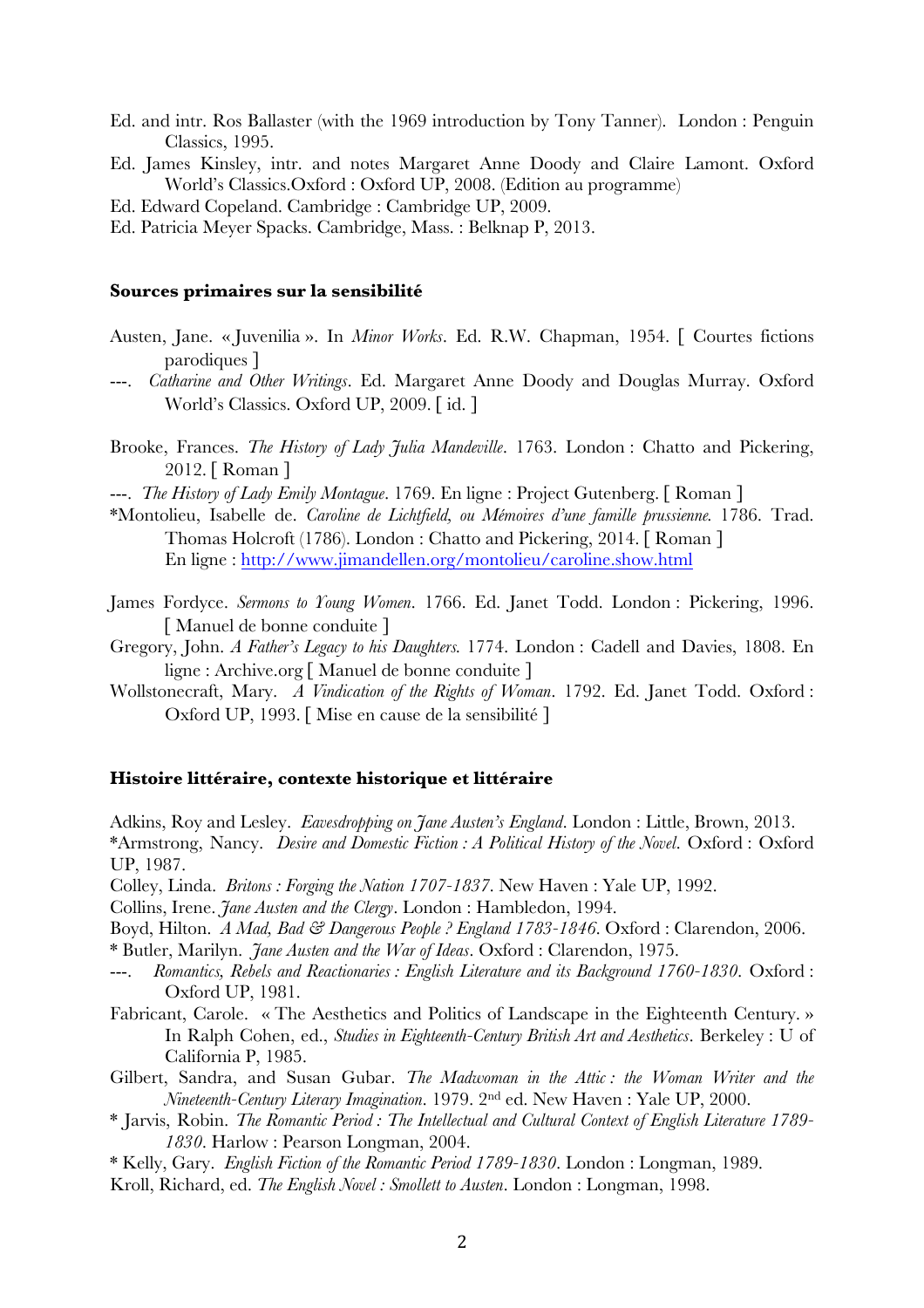McCalman, Iain, ed. *An Oxford Companion to the Romantic Age*. Oxford : Oxford UP, 1999.

- Miller, D .A. *Narrative and its Discontents : Problems of Closure in the Traditional Novel*. 1981. Princeton : Princeton UP, 1989.
- Monaghan, David. *Jane Austen in a Social Context.* Totawa, N.J. : Barnes and Noble, 1981.
- Moretti, Franco. *The Way of the World : The* Bildungsroman *in European Culture.* 1987. London : Verso, 2000.
- Spacks, Patricia Meyer. *The Female Imagination: A Literary and Psychological Investigation of Women's Writing.* New York: Knofp, 1975.
- Renwick, W.L. *English Literature 1789-1815. Oxford History of English Literature.* Oxford : Oxford UP, 1963.
- Roe, Nicholas, ed. *Romanticism : An Oxford Guide*. Oxford : Oxford UP, 2005.
- Sales, Roger. *Jane Austen and Representations of Regency England*. 1994. London : Routledge, 1996.
- \*Spencer, Jane. *The Rise of the Woman Novelist: From Aphra Behn to Jane Austen*. Oxford: Blackwell, 1986.
- \*Todd, Janet, ed. *Jane Austen in Context.* Cambridge : Cambridge UP, 2005.
- Todd, Janet. *The Sign of Angellica : Women, Writing and Fiction, 1660-1800.* London : Virago, 1989.
- Wu, Duncan, ed. *A Companion to Romanticism*. Oxford : Blackwell, 1998.

#### **Ouvrages et article sur la sensibilité**

- \* Barker-Benfield, G.J. *The Culture of Sensibility : Sex and Society in Eighteenth-Century Britain*. Chicago : Chicago UP, 1992.
- \* Brissenden, R.F. *Virtue in Distress : Studies in the Novel of Sentiment from Richardson to Sade*. New York : Barnes & Noble, 1974.
- Csengei, Ildiko. *Sympathy, Sensibility and the Literature of Feeling in the Eighteenth Century.* London : Palgrave Macmillan, 2012.
- \* Mullan, John. *Sentiment and Sociability : The Language of Feeling in the Eighteenth Century*. Oxford : Clarendon, 1988.
- Pinch, Adela. *Strange Fits of Passion : Epistemologies of Emotion, Hume to Austen*. Stanford : Stanford UP, 1996.
- Riskin, Jessica. *Science in the Age of Sensibility : The Sentimental Empiricists of the French Enlightenment*. Chicago : U of Chicago P, 2002.
- Stewart, Philip. *L'Invention du sentiment : roman et économie affective au XVIIIe siècle*. Oxford : Voltaire Foundation, 2010.
- \* Todd, Janet. *Sensibility : An Introduction*. London : Methuen, 1986.
- \* Van Sant, Jessie. *Eighteenth-Century Sensibility and the Novel*. Cambridge : Cambridge UP, 1993.
- Wilson, Erin. « The End of Sensibility : The Nervous Body in the Early Nineteenth Century. » *Literature and Medicine* 30.2 (Fall 2012) : 276-91.

### **Ouvrages et chapitres sur les romans de Jane Austen**

- \*Babb, Howard S. *Jane Austen's Novels : The Fabric of Dialogue*. Columbus, OH : Ohio State UP, 1952.
- Bloom, Harold, ed. *Modern Critical Views: Jane Austen.* New York: Chelsea House, 1986.
- \*Bradbrook, Frank W. *Jane Austen and Her Predecessors*. Cambridge: Cambridge UP, 1967.
- Brown, Julia Prewitt. *Jane Austen's Novels : Social Change and Literary Form*. Cambridge, Mass. : Harvard UP, 1979.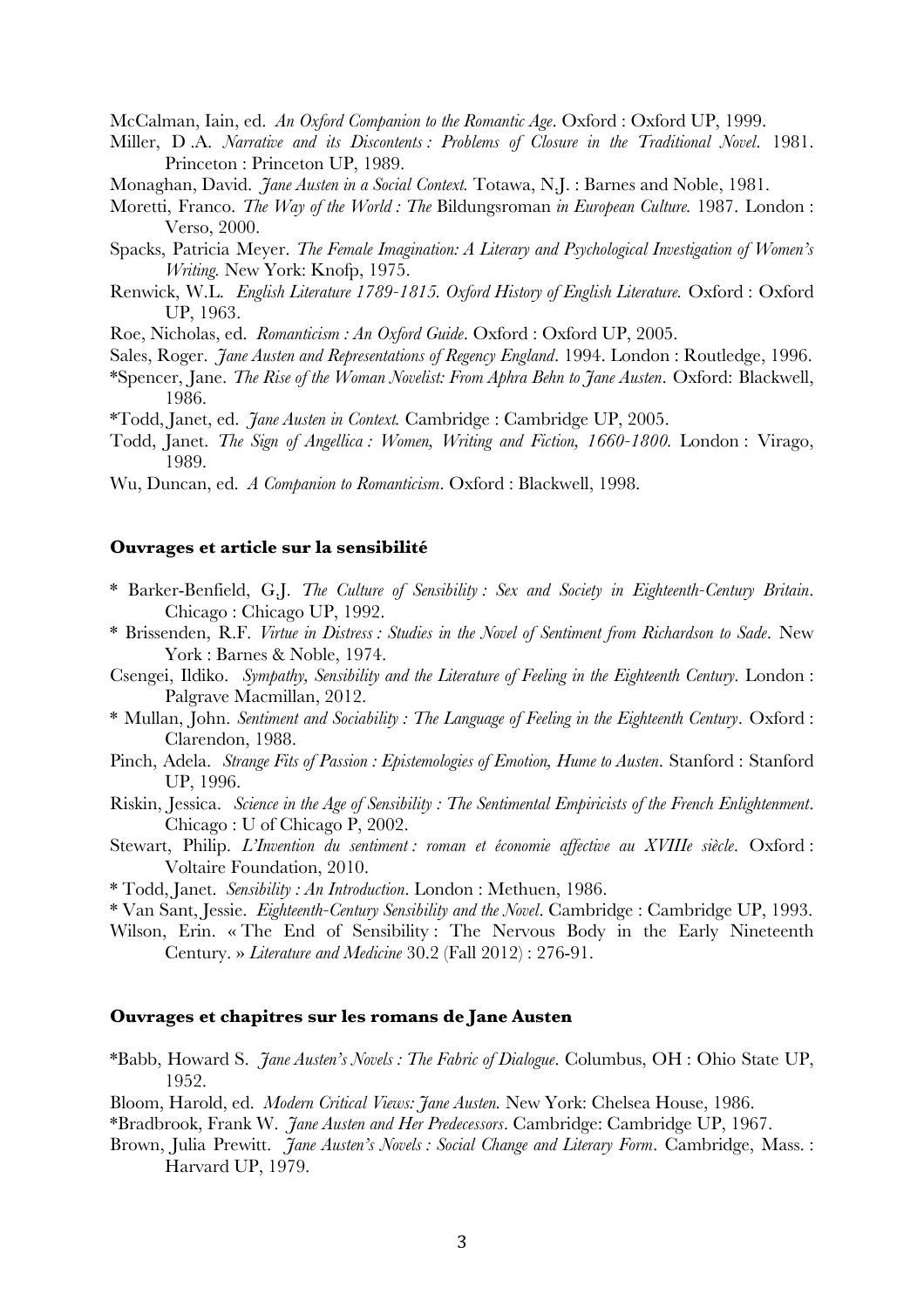- Burrows, J.F. *Computation into Criticism : A Study of Jane Austen's Novels and an Experiment in Method*. Oxford : Clarendon, 1987.
- \*Copeland, Edward and Juliet McMaster. *The Cambridge Companion to Jane Austen*. Cambridge : Cambridge UP, 1997.
- ---. *The Cambridge Companion to Jane Austen*. 2nd ed. Cambridge UP, 2011. [ Il vaut la peine de consulter les deux éditions, deux chapitres ayant disparu de la seconde et huit étant apparus, dont un sur la filmographie. ]
- Devlin, D.D. *Jane Austen and Education*. London : Macmillan, 1975.
- Evans, Mary. *Jane Austen and the State*. London : Tavistock, 1987.
- \*Fergus, Jan. *Jane Austen and the Didactic Novel.* London : Macmillan, 1983.
- Fullbrook, Kate. « Jane Austen and the Comic Negative. » In Sue Roe, ed., *Women Reading Women's Writing*. Brighton : Harverster, 1987.
- Galperin, William H. *The Historical Austen*. Philadelphia : U of Pennsylvania P, 2003.
- Gard, Roger. *Jane Austen's Novels : The Art of Clarity.* New Haven : Yale UP, 1992.
- Goubert, Pierre. *Jane Austen: Etude psychologique de la romancière*. Paris: PUF, 1976.
- Grey, J. David, *et al. The Jane Austen Companion.* New York: Macmillan, 1986.
- Hardy, Barbara. *A Reading of Jane Austen*. 1975. London : Athlone P, 1979.
- Heydt-Stevenson, Jillian. *Austen's Unbecoming Conjunctions: Subversive Laughter, Embodied History*. New York: Palgrave Macmillan, 2005.
- Horwitz, Barbara J. *Jane Austen and the Question of Women's Education*. New York : Peter Lang, 1991.
- Hudson, Glenda A. *Sibling Love and Incest in Jane Austen's Fiction*. Basingstoke : Macmillan, 1992.
- Johnson, Claudia. *Equivocal Beings. Politics, Gender and Sentimentalism in the 1790s : Wollstonecraft, Radcliffe, Burney, Austen*. Chicago : U of Chicago p, 1995.
- \*--. *Jane Austen : Women, Politics and the Novel.* Chicago : U of Chicago P, 1988.
- \*--- and Clara Tuite. *A Companion to Jane Austen*. Chichester : Wiley-Blackwell, 2009.
- Kirkham, Margaret. *Jane Austen : Feminism and Fiction*. 1983. London : Athlone P, 1997.
- Koppel, Gene. *The Religious Dimension of Jane Austen's Novels*. Ann Arbor : UMI Research P, 1988.
- \*Lascelles, Mary. *Jane Austen and her Art*. 1939. Oxford : Oxford UP, 1966.
- \*Littlewood, Ian, ed. *Jane Austen : Critical Assessments*. 4 vols. Mountfield : Helm Information, 1998.
- \*Litz, A. Walton. *Jane Austen : A Study of her Artistic Development*. London : Chatto and Windus, 1965.
- Mandal, Anthony. *Jane Austen and the Popular Novel : The Determined Author*. London : Palgrave Macmillan, 2007.
- --- and Brian Southam. *The Reception of Jane Austen in Europe*. London: Continuum, 2007.
- Masséi-Chamayou, Marie-Laure. *La Représentation de l'argent dans les romans de Jane Austen*Paris: L'Harmattan, 2012.
- \*Miller, D.A. *Jane Austen, or the Secret of Style*. Princeton: Princeton UP, 2003.
- ---. \**Narrative and its Discontents: Problems of Closure in the Traditional Novel*. Princeton: Princeton UP, 1981.
- \*Moler, Kenneth A. *Jane Austen's Art of Allusion.* Lincoln, NE : U of Nebraska P, 1968.
- Monaghan, David. *Jane Austen : Structure and Social Vision*. London : Macmillan, 1980.
- \*Morgan, Susan. *In the Meantime: Character and Perception in Jane Austen's Fiction*. Chicago: U of Chicago P, 1980.
- Mudrick, Marvin. *Jane Austen : Irony as Defense and Discovery*. Princeton : Princeton UP, 1952.
- Nardin, Jane. *Those Elegant Decorums: The Concept of Propriety in Jane Austen's Novels.* Albany, NY: State U of New York P, 1973.
- \*Page, Norman. *The Language of Jane Austen*. Oxford: Blackwell, 1972.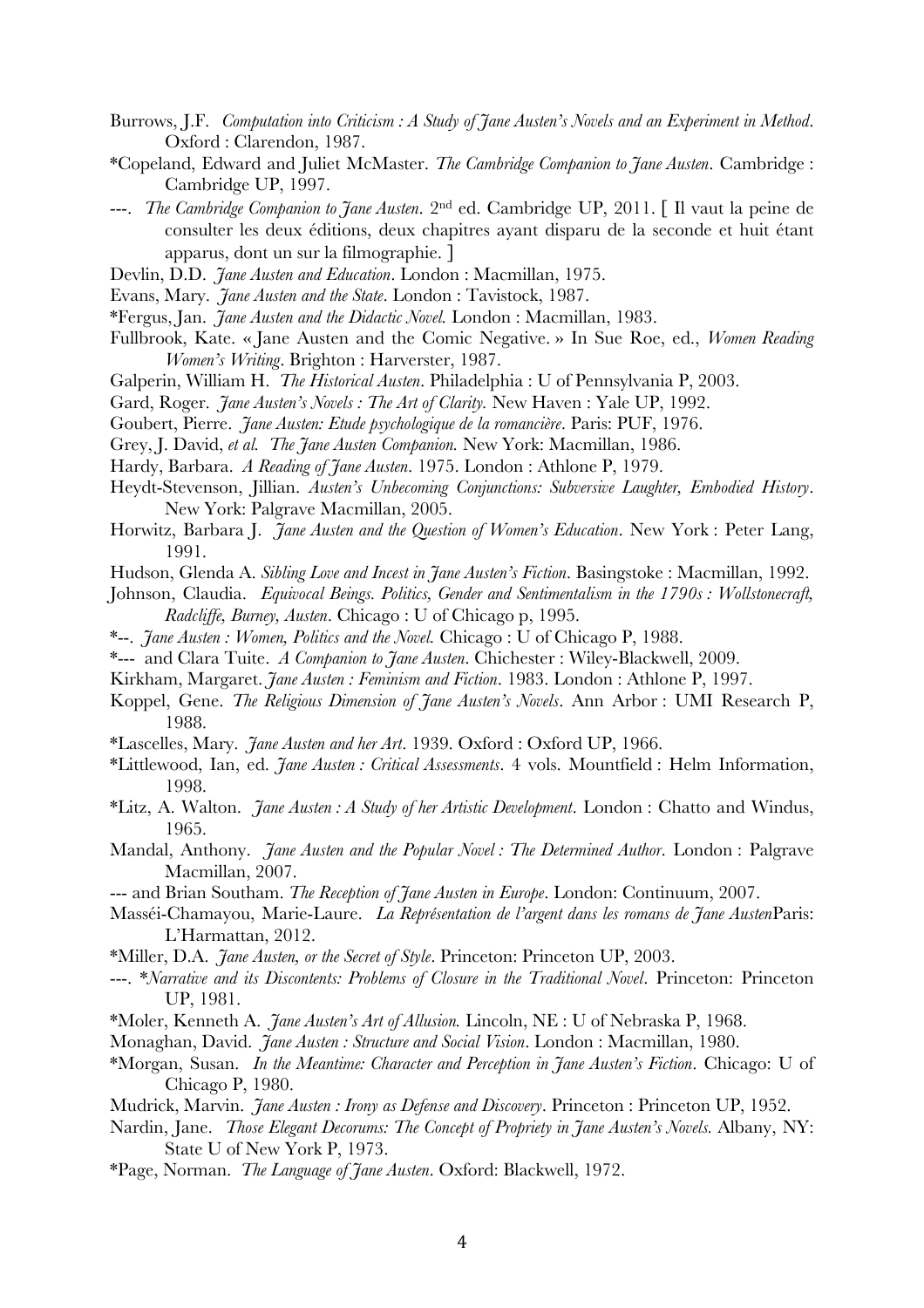- Park, You-me and Rajeswari Sunder Rajan, eds. *The Postcolonial Austen*. London : Routledge, 2000.
- \*Poovey, Mary. *The Proper Lady and the Woman Writer : Ideology as Style in the Works of Mary Wollstonecraft, Mary Shelley, and Jane Austen.* Chicago : U of Chicago P, 1984.
- Rigberg, Lynn R. *Jane Austen's Discourse with New Rhetoric*. New York : Peter Lang, 1999.
- Roberts, Warren. *Jane Austen and the French Revolution*. 1979. London : Athlone P, 1995.
- \*Scott, P.J.M. *Jane Austen: A Reassessment*. Totowa, NJ: Barnes & Noble, 1982.
- Sedgwick, Eve Kosovsky. « Jane Austen and the Masturbating Girl. » *Critical Inquiry* 17 (1990-91): 818-37.
- Seeber, Barbara K. *General Consent in Jane Austen: A Study of Dialogism*. Montreal: McGill-Queen's UP, 2000.
- Selwyn, David. *Jane Austen and Leisure*. London : Hambledon P, 1999.
- \*Southam, B.C., ed. *Jane Austen : The Critical Heritage*. 2 vols. London : Routledge, 1968-87.
- \*---. *Critical Essays on Jane Austen*. London : Routledge, 1968.
- \*---. *Jane Austen*: Sense and Sensibility, Pride and Prejudice *and* Mansfield Park. London: Macmillan, 1976.
- Stokes, Myra. *The Language of Jane Austen A Study of Some Aspects of her Vocabulary*. London : Macmillan, 1991.
- Sulloway, Alison G. *Jane Austen and the Province of Womanhood*. Philadelphia: U of Pennsylvania P, 1989.
- \*Tanner, Tony. *Jane Austen.* 1986. Basingstoke : Palgrave Macmillan, 2007. [Contient l'introduction à son édition de *S&S*. ]
- \*Tave, Stuart. *Some Words of Jane Austen*. Chicago: Chicago UP, 1973.
- \*Thompson, James. *Between Self and World : The Novels of Jane Austen*. University Park : Pennsylvania State U, 1988.
- \*Tuite, Clara. *Romantic Austen : Sexual Politics and the Literary Order.* Cambridge : Cambridge UP, 2002.
- Waldron, Mary. *Jane Austen and the Fiction of her Time*. Cambridge : Cambridge UP, 1999.
- ---, ed. *Women's Writing*. Special issue on Jane Austen 5.1 (1998).
- Wallace, Tara Ghoshal. *Jane Austen and Narrative Authority*. New York: St Martin's P, 1995.
- \*Watt, Ian, ed. *Jane Austen : A Collection of Critical Essays*. 1963. Englewood Cliffs : Prentice Hall, 1986.
- \*Wiesenfarth, Joseph. *The Errand of Form : An Assay of Jane Austen's Art*. New York : Fordham UP, 1967.
- \*Wiltshire, John. *Jane Austen and the Body : 'The Picture of Health*'. Cambridge : Cambridge UP, 1992.
- ---. *The Hidden Jane Austen*. Cambridge : Cambridge UP, 2014. [ Un chapitre sur *S&S* ]
- Wright, Andrew. *Jane Austen's Novels: A Study in Structure.* London : Chatto and Windus, 1953.

## **Ouvrages et articles sur** *Sense and Sensibility*

- ApRoberts, Ruth. « Sense and Sensibility, or Growing up dichotomous. » *Nineteenth-Century Fiction* 30 (1975-76): 351-65.
- \*Armstrong, Isobel. *Sense and Sensibility*. Penguin Critical Studies. London : Penguin 1994.
- Bartlett, Nora. « Deaths and Entrances : The opening of *Sense and Sensibility.* » *Persuasions : the Jane Austen Journal On-line* 32.2 (Summer 2012) : no pagination.
- Benedict, Barbara. « Jane Austen's *Sense and Sensibility*: The Politics of Point of View ». *Philological Quarterly* 69.4 (Fall 1990): 453-70.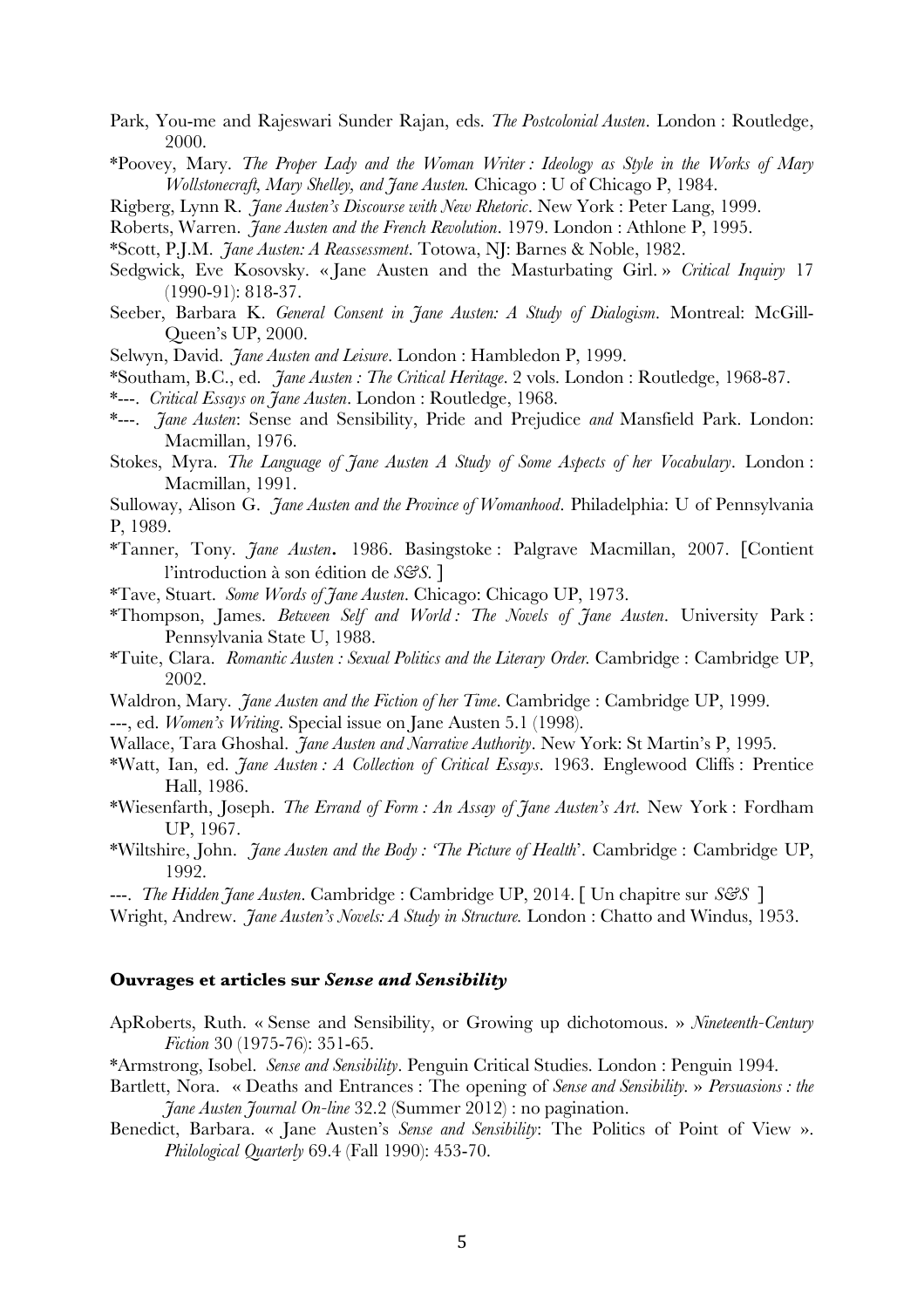- Boyd, Zelda. « The Language of Supposing : modal auxiliaries in *Sense and Sensibility* ». In Janet Todd, ed., *Jane Austen : New Perspectives*. New York : Holmes and Meier, 1983. Pp. 142-54.
- Brissenden, R. F. « The Task of Telling Lies : Candor and Deception in *Sense and Sensibility*. » In Paul J. Korshin and Robert R. Allen, *Greene Centennial Studies.* Charlottesville : UP of Virginia, 1984. Pp. 442-57.
- Brodey, Inger Sigrun. « Adventures of a Female Werther: Jane Austen's Revision of Sensibility. » *Philosophy and Literature* 23.1 (April 1999): 110-26.
- \*Craddock, Patricia. « The Almanac of *Sense and Sensibility* ». *Notes and Queries* new series 26 (1979): 222-6.
- Edgecombe, Rodney Stenning. « Change and Fixity in *Sense and Sensibility* ». *SEL: Studies in Englih Literature 1500-1900* 41.3 (2001): 605-22.
- \*Folsom, Marcia McClintock. « The Narrator's Voice and the Sense of *Sense and Sensibility*. » *Persuasions : The Jane Austen Journal* 33 (2011) : 29-39.
- Goodlad, Lauren M.E. « England's Glorious 'Middle Way': Self-Disciplinary Self-Making
- and Jane Austen's *Sense and Sensibility.* » *Genr e: Forms of Discourse and Culture* 33.1 (Spring  $2000$ ): 51-81.
- Goubert, Pierre. « *Sense and Sensibility* : Réflexions sur un titre. » *XVII-XVIII Bulletin de la Société d'études anglo-américaines des XVIIe et XVIIIe siècles* (juin 1993) : 55-60.
- Hughes, Bill. « Jane Austen's Conversational Pragmatics : Rational Evaluation and Strategic Action in *Sense and Sensibility*. » *Persuasions: the Jane Austen Journal On-Line* 32.2 (Summer 2012) : no pagination.
- Jack, Ian. « The Epistolary Element in Jane Austen. » In G.A. Bonnard, ed., *English Studies Today : Second Series*. Bern : Francke, 1961. Pp. 173-86.
- Johnson, Claudia. « The 'Twilight of Probability' : Uncertainty and hope in *Sense and Sensibilit.y* » *Philological Quarterly,* 62 (1983): 171-86.
- Kaplan, Deborah. « Achieving Authority : Jane Austen's first published novel. » *Nineteenth-Century Fiction* 37 (1983) : 531-51.
- Kaplan, Laurie and Richard S. Kaplan. « What is Wrong with Marianne ? Medicine and Disease in Jane Austen's England. » *Persuasions : Journal of the Jane Austen Society of North America* 12 (16 December 1990) : 117-30.
- \*Kaufmann, David. « Law and Propriety, Sense and Sensibility : Austen on the Cusp of Modernity. » *ELH* 59.2 (Summer 1992) : 385-408.
- Kroeber, Karl. « Jane Austen as an Historical Novelist: Sense and Sensibility. » *Persuasions: Journal of the Jane Austen Society of North America* 12 (December 16, 1990) : 10-18.
- Lindstrom, Eric Reid. « Sense and Sensibility and Suffering ; or, Wittgenstein's Marianne ? » *ELH : English Literary History* 80.4 (2013) : 1067-92.
- Maurer, Shawn L. « At Seventeen : Adolescence in *Sense and Sensibilit.y* » *Eighteenth-Century Fiction* 25.4 (2013) : 721-50.
- McMaster, Juliet. « Speaking Fictions : The genres of Talk in *Sense and Sensibility*. » *Persuasions : The Jane Austen Journal* 33 (2011) : 172-86.
- Mitric, Ana. « Jane Austen and Civility : A Distant Reading. » *Persuasions : The Jane Austen Journal* 29 (2007) : 194-208.
- \*Moler, Kenneth L. « *Sense and Sensibility* and its Sources. » *Review of English Studies* 17 (1966) : 413-19.
- \*Moody, Ellen. « A Calendar for *Sense and Sensibility*. » *Philological Quarterly* 78.3 (Summer 1999) : 301-34.
- O'Rourke, James L. « What Never Happened: Social Amnesia in *Sense and Sensibility.* » *SEL: Studies in English Literature 1500-1900* 54.4 (2014) : 773-91.
- Perkins, Moreland. *Reshaping the Senses in* Sense and Sensibility. Charlottesville : UP of Virginia, 1998.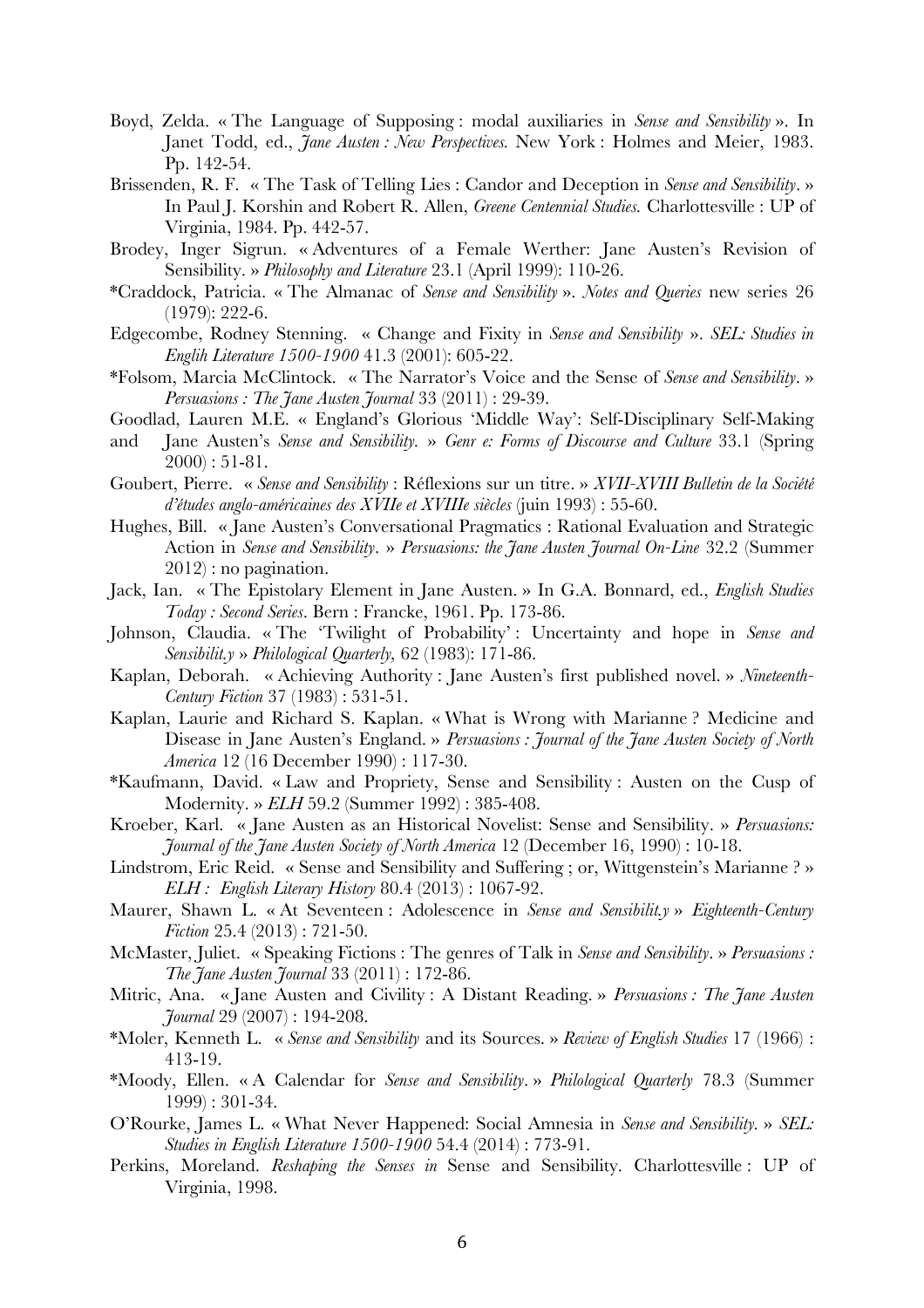- Phillipps, Kenneth C. « Lucy Steele's English ». *English Studies* 50 (1969), Anglo-American Supplement, lv-lxi.
- Richardson, Rebecca. « Dramatizing Intimacy : Confessions and Free Indirect Discourse in *Sense and Sensibility.* » *ELH* 81.1 (2014) : 225-44.
- \*Ruoff, Gene W. *Jane Austen's* Sense and Sensibility. London : Harvester Wheatsheaf, 1992.
- \*Sabor, Peter. « Good, Bad, and Ugly Letters in *Sense and Sensibility.* » *Persuasions : The Jane Austen Journal On-Line* 32.1 (Winter 2011) : no pagination.
- Saisselin, Rémy. « The Man of Taste as Social Model, or 'Sense and Sensibility. » In JacquesCarré, ed. *The Crisis of Courtesy : Studies in the Conduct-Book in Britain, 1600-1900.* Leiden : Brill, 1994. Pp. 119-27.
- Seeber, Barbara Karolina. « 'I see Every Thing as You Desire Me to Do' : The Scolding and Schooling of Marianne Dashwood ». *Eighteenth-Century Fiction,* 11.2 (1999) : 223-34.
- Spacks, Patricia Meyer. « Privacy, Dissimulation, and Propriety : Frances Burney and Jane Austen. » *Eigthteenth-Century Fiction*12.4 (July 2000) : 515-31.
- Stohr, Karen. « Practical Wisdom and Moral Imagination in *Sense and Sensibility* ». *Philosophy and Literature* 30.2 (2006) : 378-94.
- Thompson, James. « Sense and Sensibility : Finance and Romance. » In Syndy McMillen Conger, *Creative Resistance to Sentiment from the Augustans to the Romantics*. Rutherford : Farleigh Dickinson UP, 1990 ; 147-71.
- Wallace, Tara Ghoshal. « *Sense and Sensibility* and the Problem of Feminine Authority. » *Eighteenth-Century Fiction* 4.2 (1992) : 149-64.

Zimmerman, Everett. « Admiring Pope no more than is proper : *Sense and Sensibility* » In John

Halperin, ed. *Jane Austen : Bicentenary Essays* (Cambridge : Cambridge UP, 1975) : pp. 123-43.

# **Filmography**

Selection of other *Sense and Sensibility* adaptations*:* 

*From Prada to Nada*, directed by Angel Gracia. Lionsgate, 2011. 107 minutes.

*Kandukondain, Kandukondain*, directed by Rajiv Menon. V. Creations (Tamil adaptation). 2000. 158 minutes.

*Sense and Sensibility*, directed by John Alexander. Screenplay Andrew Davies. BBC / WGBH Boston, 2008. 174 minutes.

Selection of other Jane Austen adaptations:

*Jane Austen's Emma*, directed by Diarmuid Lawrence, written by Andrew Davies. 1997 UK. ITV/A&E. 107 minutes.

*Mansfield Park,* directed and written by Patricia Rozema, 1999 US/UK. Miramax, BBC, HAL Films. 112 minutes.

*Pride and Prejudice*, directed by Simon Langton, written by Andrew Davies. 1995 UK. BBC TV series. 300 minutes (6 episodes).

*Pride and Prejudice*, directed by Joe Wright, written by Deborah Moggach. Working Title, 2005. 127 minutes.

Selection of other Ang Lee films:

*The Wedding Banquet.* Samuel Goldwyn Company, 1993.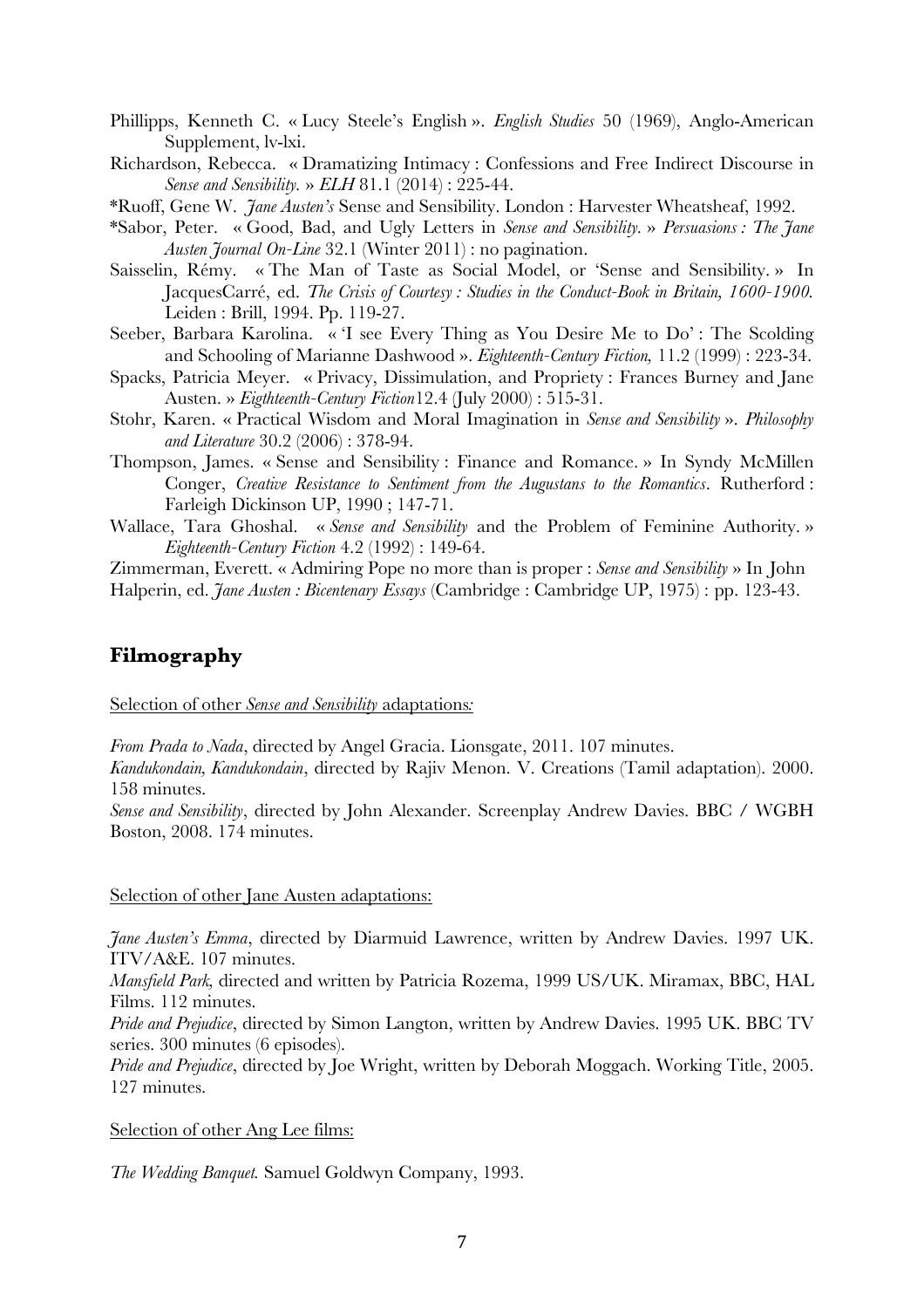*Eat Drink Man Woman.* Samuel Goldwyn Company, 1994. *The Ice Storm.* Fox / Touchstone, 1997. *Crouching Tiger, Hidden Dragon.* EDKO / Sony, 2000. *Brokeback Mountain*. Focus Features, 2005.

# **Bibliography**

# **General works on film analysis and adaptation.**

BAZIN, André. « Pour un cinéma impur: défense de l'adaptation », *Qu'est-ce que le cinéma ?* Paris: Cerf, 1981. 81-106.

BORDWELL, David and Kristin Thompson. *Film Art, an Introduction.* McGraw-Hill, Inc.: 1979, reed. 1993.

CARTMELL, Deborah, and Imelda WHELEHAN, eds. *Adaptations. From Text to Screen, Screen to Text.* London and New York: Routledge, 1999.

CARTMELL, Deborah and Imelda WHELEHAN, eds. *The Cambridge Companion to Literature on Screen.* Cambridge: Cambridge University Press, 2006.

GIDDINGS, Robert, Keith SELBY and Chris WENSLEY. *Screening the Novel: the Theory and Practice of Literary Dramatization.* 1990. New York: St Martin's Press, 1997.

—— and Erica SHEEN, eds. *The Classic Novel from Page to Screen*. Manchester, New York: Manchester University Press, 2000.

HARPER, Sue. *Picturing the Past: the Rise and Fall of the British Costume Film.* London: British Film Institute, 1994.

HIGSON, Andrew. *English Heritage, English Cinema. Costume Drama since 1980*. Oxford: Oxford University Press, 2003.

HUTCHEON, Linda. *A Theory of Adaptation*. London; New York: Routledge, 2006.

LEITCH, Thomas. *Film Adaptation and Its Discontents. From Gone With the Wind to the Passion of Christ.* Baltimore: Johns Hopkins University Press, 2009.

MC FARLANE, Brian. *Novel to Film: an Introduction to the Theory of Adaptation*. Oxford: Clarendon Press; New York: Oxford University Press, 1996.

NAREMORE, James, ed. *Film Adaptation*. London: the Athlone Press, 2000.

STAM, Robert, and Alessandra RAENGO, eds. *A Companion to Literature and Film*. Oxford: Blackwell, 2004.

On *Sense and Sensibility* and Jane Austen adaptations.

AMIS, Martin. "Jane's World". *The New Yorker* 8 Jan. 1996: 31-35.

BLUM, Virginia. "The Return to Repression: Filming the Nineteenth Century", in Pucci, Suzanne R. and James Thompson, eds. *Jane Austen & Co.: Remaking the Past in Contemporary Culture*. Albany: State University of New York Press, 2003. 133-156.

BROWNSTEIN, Rachel M. "Out of the Drawing Room, Into the Lawn", in Troost, Linda and Sayre N. Greenfield, eds. *Jane Austen in Hollywood*. Lexington: University Press of Kentucky, 1998. 13–21.

DILLEY, Whitney Crothers. "Opposition and resolution in *Sense and Sensibility, The Cinema of Ang Lee*. New York: Wallflower, 2007. 85-101.

DOBIE, Madeleine. "Gender and the Heritage Film: Popular Feminism Turns to History", in Pucci, Suzanne R. and James Thompson, eds. *Jane Austen & Co.: Remaking the Past in Contemporary Culture*. Albany: State University of New York Press, 2003. 247–260.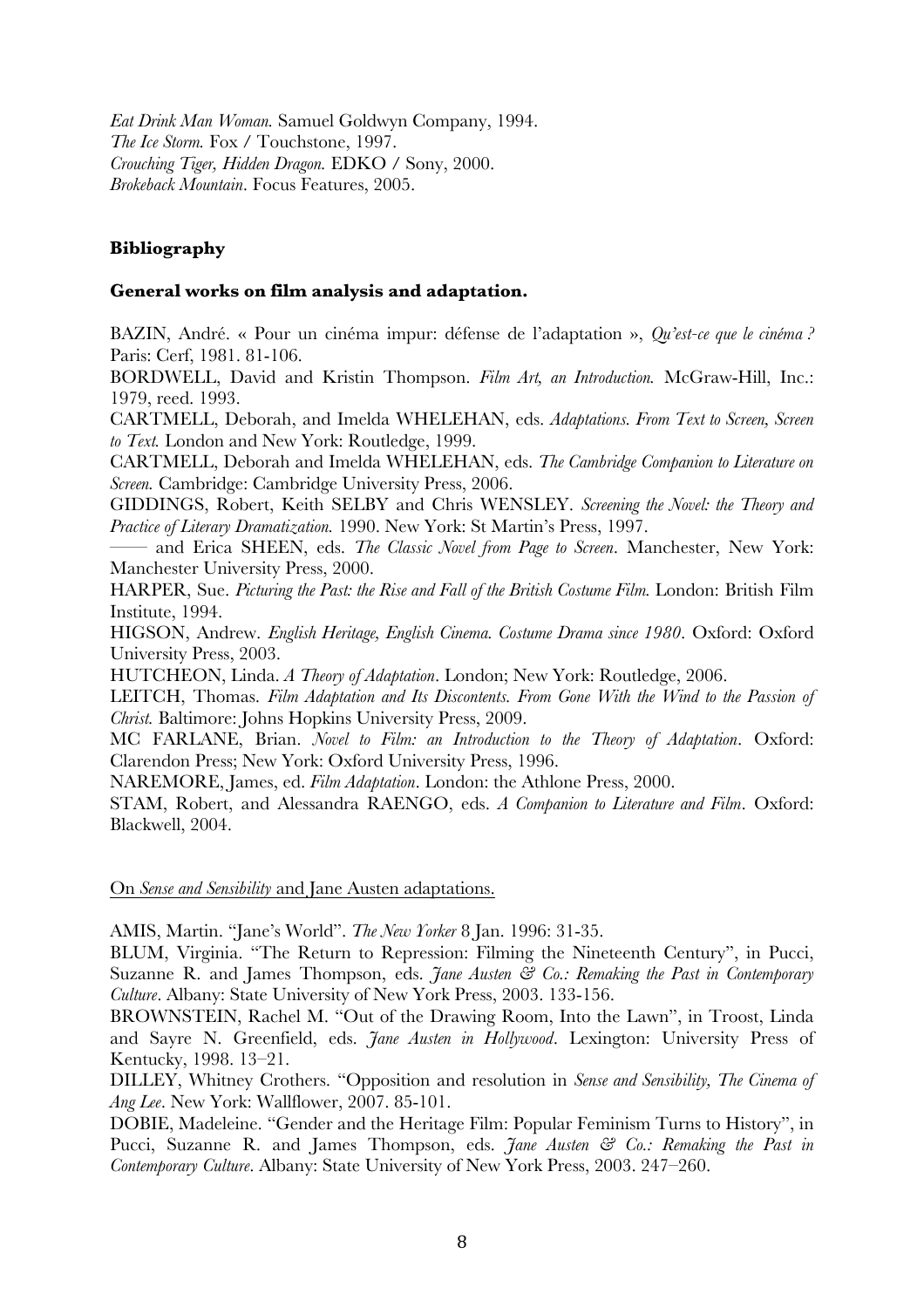DOLE, Carol M. "Austen, Class and the American Market", in Troost, Linda and Sayre N. Greenfield, eds. *Jane Austen in Hollywood*. Lexington: University Press of Kentucky, 1998. 58- 78.

GAY, Penny. "*Sense and Sensibility* in a Post-Feminist world: Sisterhood is Still Powerful" in MacDonald, Gina and Andrew MacDonald, eds. *Jane Austen on Screen*. Cambridge University Press, 2003. 90–110.

GRAY, Beverley. "*Sense and Sensibility,* a Script Review*" Creative Screenwriting* 4.2. Summer 1997: 74-82.

HARRIS, Jocelyn. "Reviews of *Sense and Sensibility*, *Persuasion* and *Clueless*". *Eighteenth Century Fiction* 8. 1996: 427-30.

HIGSON, Andrew. "English Heritage, English Literature, English Cinema: Selling Jane Austen to Movie Audiences in the 1990s" in Voigts-Virchow, Eckart. *Janespotting and Beyond: British Heritage Retrovisions Since the Mid-1990s*. Gunter Narr Verlag Tubingen, 2004. 35–50.

KAPLAN, Deborah. "Mass Marketing Jane Austen", in Troost, Linda and Sayre N. Greenfield, eds. *Jane Austen in Hollywood*. Lexington: University Press of Kentucky, 1998. 177- 187.

KOHLER-RYAN, Renee and Sydney PALMER. "What Do You Know of My Heart?: The Role of Sense and Sensibility in Ang Lee's *Sense and Sensibility* and *Crouching Tiger Hidden Dragon*", in Arp, Robert, Adam Barkman and James McRae. *The Philosophy of Ang Lee*. University Press of Kentucky, 2013. 41–63.

LOOSER, Devoney. "Jane Austen 'Responds' to the Men's Movement". *Persuasions On-Line* 18: 150–170. 1996.

http://www.jasna.org/persuasions/printed/number18/looser.htm Last consultation May 2015.

MACDONALD, Gina and Andrew F. MACDONALD, eds. *Jane Austen on Screen*. Cambridge: Cambridge University Press, 2003.

MENAND, Louis. "Hollywood's trap". *New York Review of Books* 19 Sept. 1996: 4-6.

\_\_\_\_. "What Jane Austen doesn't tell us". *New York Review of Books* 1 Feb. 1996: 13-15.

MILLS, Clifford W. *Ang Lee*. Chelsea House Publishers, 2009.

MONAGHAN, David, Ariane HUDELET and John WILTSHIRE. *The Cinematic Jane Austen.*  Jefferson, NC and London: McFarlane, 2009.

NIXON, Cheryl L. "Balancing the Courtship Hero: Masculine Emotional Display in Film Adaptations of Austen's Novels", in Troost, Linda and Sayre N. Greenfield, eds. *Jane Austen in Hollywood*. Lexington: University Press of Kentucky, 1998. 22–43.

NORTH, Julian. "Conservative Austen, Radical Austen: *Sense and Sensibility* from Text to Screen", in Cartmell, Deborah, and Imelda Whelehan, eds. *Adaptations. From Text to Screen, Screen to Text.* London and New York: Routledge, 1999. 38-50.

O'NEILL, Eithne. "Blue Wedgwood", critique de *Sense and Sensibility*, *Positif* 42 Mars 1996: 50- 51.

PARRILL, Sue. "What Meets the Eye: Landscape in the Films *Pride and Prejudice* and *Sense and Sensibility*". *Persuasions*; The Journal of the Jane Austen Society of North America 21. 1999: 32- 43.

PIDDUCK, Julianne. "Of Windows and Country Walks. Frames of Space and Movement in 1990s Austen Adaptations", in Park, You-Me and Rajeswani Sunder Rajan, eds. *The Postcolonial Jane Austen*. London: Routledge, 2001. 116-136.

PUCCI, Suzanne R. and James THOMPSON, eds. *Jane Austen & Co.: Remaking the Past in Contemporary Culture*. Albany: State University of New York Press, 2003.

PYE, Michael. "Austen Viewed from Mars". *The Daily Telegraph Arts* 27 Jan. 1996: P A1 +3. (on *Sense and Sensibility*, interview of Ang Lee).